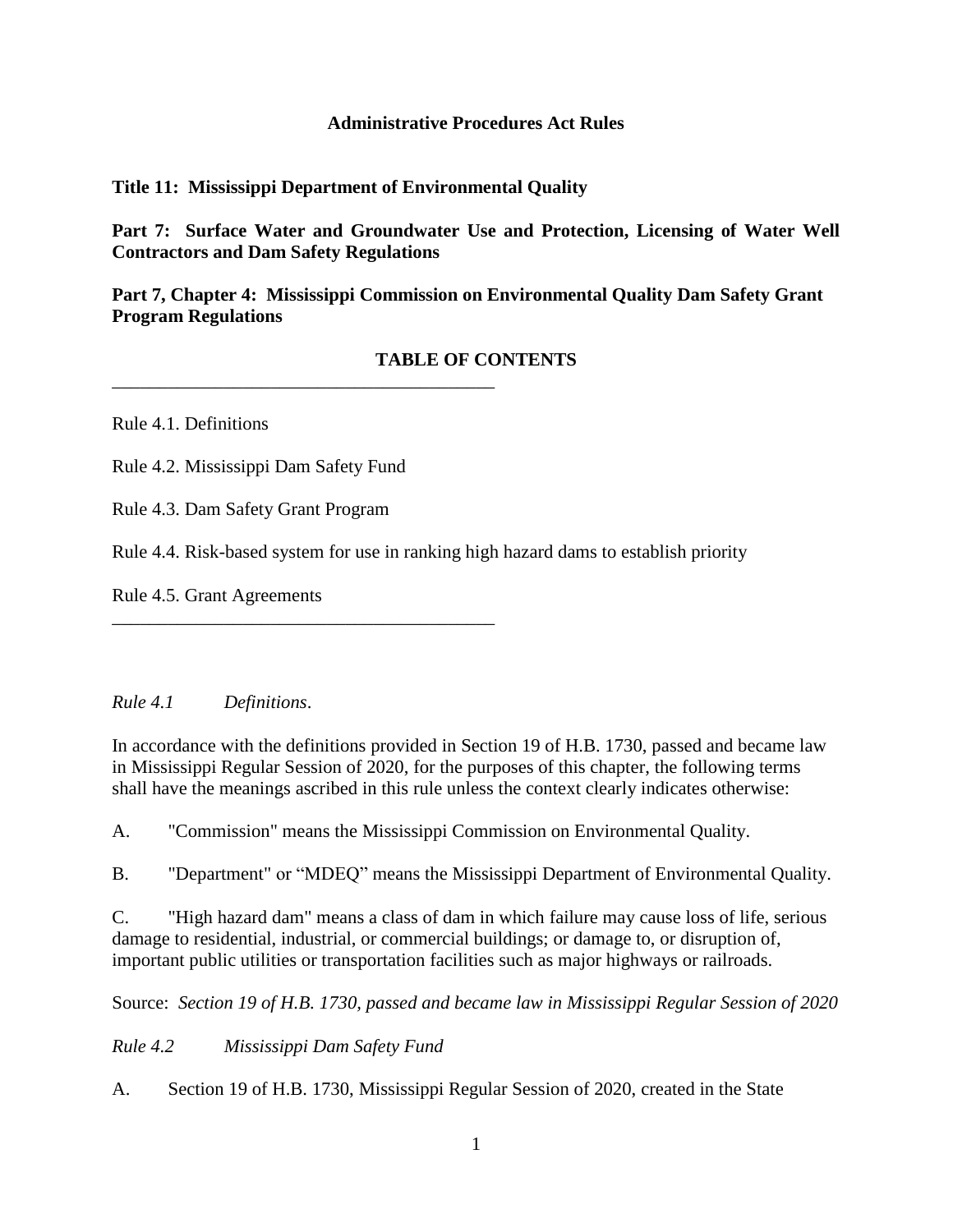Treasury a special fund to be designated as the "Mississippi Dam Safety Fund," which shall consist of funds made available by the Legislature in any manner and funds from any other source designated for deposit into such fund. Unexpended amounts remaining in the fund at the end of a fiscal year shall not lapse into the State General Fund, and any investment earnings or interest earned on amounts in the fund shall be deposited to the credit of the fund. Monies in the fund shall be used to make grants for the purposes provided hereafter.

B. Monies in the fund may be used to reimburse reasonable actual and necessary costs incurred by the department for the administration of the grant program. An accounting of actual costs incurred for which reimbursement is sought shall be maintained by the department. Reimbursement of reasonable actual and necessary costs shall not exceed three percent (3%) of the proceeds of bonds issued. Reimbursements shall satisfy any applicable federal tax law requirements.

Source: *Section 19 of H.B. 1730, passed and became law in Mississippi Regular Session of 2020*

# *Rule 4.3 Dam Safety Grant Program*

A. The department hereby establishes a grant program to make grants to owners of high hazard dams to provide funds to be used for the purposes of draining, repairing, rehabilitating, breaching, or removing high hazard dams in this state as necessary to protect downstream lives and property.

B. In cases where a high hazard dam has been determined by the MDEQ Dam Safety Division as having deficiencies preventing the dam from being in compliance with high hazard standards, the owner of the dam may apply for a grant with the Department. An application for a grant shall be submitted at such time, be in such form, and contain such information as the department prescribes.

C. If the department approves the application, it may provide a grant to the applicant. A permit application will also be required as provided in Miss. Code Ann. Section 51-3-39 for any alteration of a dam. The permit application must include detailed plans for review and approval by the department before commencement of any alteration of a dam, including those modified with funds provided by a grant. The department will employ a risk based system for ranking high hazard dams to establish priority for funding, as provided in the following rule.

Source: *Section 19 of H.B. 1730, passed and became law in Mississippi Regular Session of 2020*

## *Rule 4.4 Risk-based system for use in ranking high hazard dams to establish priority*

In its selection of projects to which award grants, subject to available funds, MDEQ shall rank and prioritize applications for Dam Safety Grants based on the potential to reduce risk to downstream lives and property in the event that the dam were to fail. Additional studies and information related to the condition of the dam will also be considered by MDEQ in ranking and prioritizing applications for Dam Safety Grants.